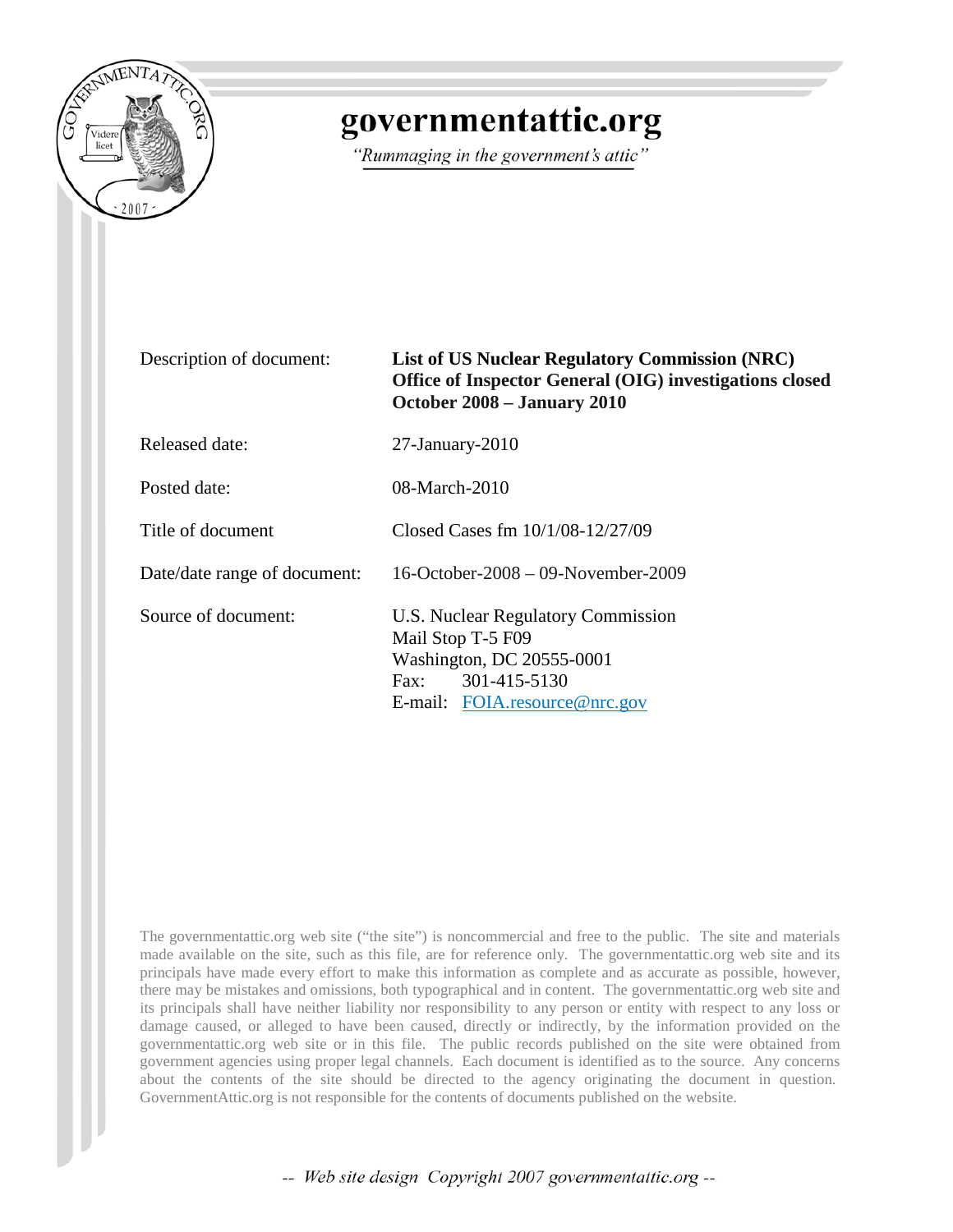| (6-1998)                                                              | NRC FORM 464 Part I<br><b>U.S. NUCLEAR REGULATORY COMMISSION FOIA/PA</b>                                                                                                                                                              |                                                | <b>RESPONSE NUMBER</b> |  |  |  |  |
|-----------------------------------------------------------------------|---------------------------------------------------------------------------------------------------------------------------------------------------------------------------------------------------------------------------------------|------------------------------------------------|------------------------|--|--|--|--|
|                                                                       |                                                                                                                                                                                                                                       | 2010-0094                                      | 1                      |  |  |  |  |
|                                                                       | <b>SALLOUEAR REGULAR</b><br><b>RESPONSE TO FREEDOM OF</b><br><b>INFORMATION ACT (FOIA) / PRIVACY</b><br><b>CALLANT</b><br><b>ACT (PA) REQUEST</b>                                                                                     | <b>RESPONSE</b><br><b>FINAL</b><br><b>TYPE</b> | <b>PARTIAL</b>         |  |  |  |  |
| <b>REQUESTER</b>                                                      |                                                                                                                                                                                                                                       | <b>DATE</b><br><b>JAN 2 7 2010</b>             |                        |  |  |  |  |
|                                                                       | <b>PART I. -- INFORMATION RELEASED</b>                                                                                                                                                                                                |                                                |                        |  |  |  |  |
|                                                                       | No additional agency records subject to the request have been located.                                                                                                                                                                |                                                |                        |  |  |  |  |
|                                                                       | Requested records are available through another public distribution program. See Comments section.                                                                                                                                    |                                                |                        |  |  |  |  |
|                                                                       | <b>APPENDICES</b><br>Agency records subject to the request that are identified in the listed appendices are already available for<br>public inspection and copying at the NRC Public Document Room.                                   |                                                |                        |  |  |  |  |
|                                                                       | <b>APPENDICES</b><br>Agency records subject to the request that are identified in the listed appendices are being made available for<br>public inspection and copying at the NRC Public Document Room.                                |                                                |                        |  |  |  |  |
|                                                                       | Enclosed is information on how you may obtain access to and the charges for copying records located at the NRC Public<br>Document Room, 11555 Rockville Pike, Rockville, MD 20852-2738.                                               |                                                |                        |  |  |  |  |
| $\bm{\nabla}$                                                         | <b>APPENDICES</b><br>Agency records subject to the request are enclosed.<br>A                                                                                                                                                         |                                                |                        |  |  |  |  |
|                                                                       | Records subject to the request that contain information originated by or of interest to another Federal agency have been<br>referred to that agency (see comments section) for a disclosure determination and direct response to you. |                                                |                        |  |  |  |  |
|                                                                       | We are continuing to process your request.                                                                                                                                                                                            |                                                |                        |  |  |  |  |
|                                                                       | See Comments.                                                                                                                                                                                                                         |                                                |                        |  |  |  |  |
|                                                                       | <b>PART I.A -- FEES</b>                                                                                                                                                                                                               |                                                |                        |  |  |  |  |
| AMOUNT <sup>*</sup>                                                   | You will be billed by NRC for the amount listed.                                                                                                                                                                                      | None. Minimum fee threshold not met.           |                        |  |  |  |  |
|                                                                       | 0.00<br>You will receive a refund for the amount listed.<br>* See comments<br>for details                                                                                                                                             | Fees waived.                                   |                        |  |  |  |  |
|                                                                       | <b>PART I.B -- INFORMATION NOT LOCATED OR WITHHELD FROM DISCLOSURE</b>                                                                                                                                                                |                                                |                        |  |  |  |  |
|                                                                       | No agency records subject to the request have been located.                                                                                                                                                                           |                                                |                        |  |  |  |  |
|                                                                       | Certain information in the requested records is being withheld from disclosure pursuant to the exemptions described in and for<br>the reasons stated in Part II.                                                                      |                                                |                        |  |  |  |  |
|                                                                       | This determination may be appealed within 30 days by writing to the FOIA/PA Officer, U.S. Nuclear Regulatory Commission,<br>Washington, DC 20555-0001. Clearly state on the envelope and in the letter that it is a "FOIA/PA Appeal." |                                                |                        |  |  |  |  |
|                                                                       | PART I.C COMMENTS (Use attached Comments continuation page if required)                                                                                                                                                               |                                                |                        |  |  |  |  |
|                                                                       |                                                                                                                                                                                                                                       |                                                |                        |  |  |  |  |
|                                                                       |                                                                                                                                                                                                                                       |                                                |                        |  |  |  |  |
|                                                                       |                                                                                                                                                                                                                                       |                                                |                        |  |  |  |  |
|                                                                       |                                                                                                                                                                                                                                       |                                                |                        |  |  |  |  |
|                                                                       |                                                                                                                                                                                                                                       |                                                |                        |  |  |  |  |
|                                                                       |                                                                                                                                                                                                                                       |                                                |                        |  |  |  |  |
|                                                                       |                                                                                                                                                                                                                                       |                                                |                        |  |  |  |  |
|                                                                       |                                                                                                                                                                                                                                       |                                                |                        |  |  |  |  |
|                                                                       |                                                                                                                                                                                                                                       |                                                |                        |  |  |  |  |
| <b>FREED ON OF INFORMATION ACT AND PRIVACY ACT OFFICER</b><br>$\n  l$ |                                                                                                                                                                                                                                       |                                                |                        |  |  |  |  |
|                                                                       | sealinc                                                                                                                                                                                                                               |                                                |                        |  |  |  |  |
|                                                                       |                                                                                                                                                                                                                                       |                                                |                        |  |  |  |  |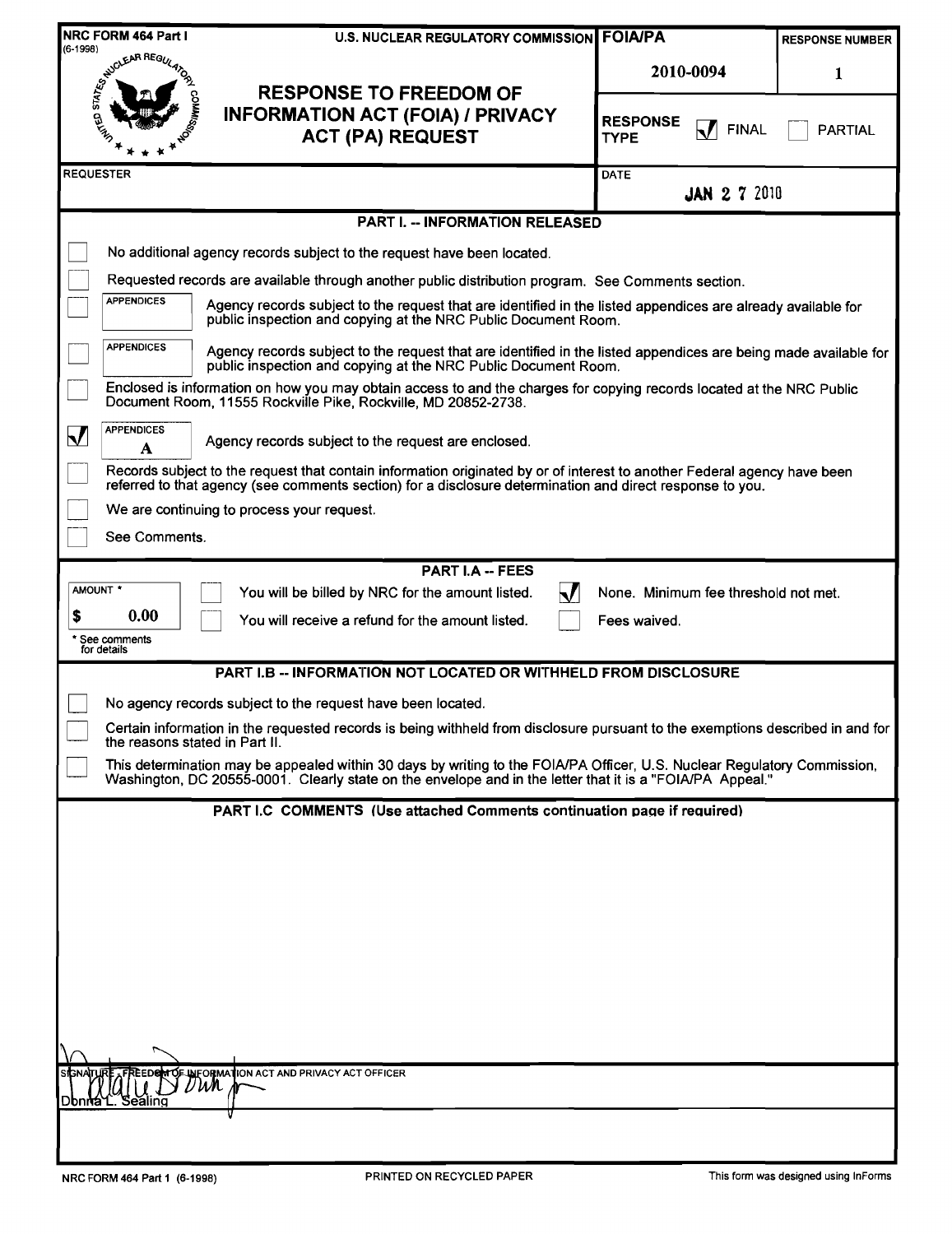# **Closed Cases fm 10/1/08-12127/09**

| 1999年,我们的人们的人们,我们的人们,我们们的人们,我们们的人们的人们,我们们的人们的人们。<br>不落在 计子系统<br>Case # & Title<br>$\sigma_{\rm eff}^{\rm (obs)}$ and                   | <b>Opened</b> | Closed     |
|----------------------------------------------------------------------------------------------------------------------------------------|---------------|------------|
| C 07 057 Adequacy of Staff's Handling of Generic Safety Issues                                                                         | 07/16/2007    | 10/16/2008 |
| C 07 024 Special Project NRC Regulatory Oversight                                                                                      | 01/11/2007    | 09/10/2009 |
| C 08 028 Manipulation of Reactor Oversight Process (ROP)                                                                               | 01/28/2008    | 07/15/2009 |
| C 08 009 Terminated NRC License for Distribution of Irradiated Gem Stones                                                              | 10/19/2007    | 03/31/2009 |
| C 09 021 NRC Provided Prior Notice Regarding VC Summer EIS Scoping Meeting Dates to Utlity But Did Not Similar<br>Notice to the Public | 02/20/2009    | 04/01/2009 |
| C 09 001 NMSS Management Not Properly Reviewing MOX License Application                                                                | 10/03/2008    | 11/18/2008 |
| C 07 048 Special Project Yucca Mountain High Level Waste                                                                               | 05/15/2007    | 09/23/2009 |
| C 08 042 Review of Security Related Allegations in Region I                                                                            | 06/24/2008    | 12/29/2008 |
| C 08 021 Joint Sensitive Investigation with the FBI                                                                                    | 01/15/2008    | 06/26/2009 |
| C 09 013 Release of Safeguards Information                                                                                             | 01/23/2009    | 06/26/2009 |
| C 09 004 NRC Allows NEI Opportunity to Review and Edit Regulatory Issue Summary Documents                                              | 10/21/2008    | 03/31/2009 |
| C 09 008 Proactive Initiative - NRC Network Intrusions                                                                                 | 10/31/2008    | 11/09/2009 |
| C 09 036 Request for Computer Forensic Assistance from NRC OI                                                                          | 06/02/2009    | 09/08/2009 |
| C 09 029 Nonpayment for Work Performed on NRC Contract and Questionable Contract Charges                                               | 04/16/2009    | 09/28/2009 |
| C 09 005 PROACTIVE INITIATIVE - GOVERNMENT CREDIT CARD REVIEWS                                                                         | 10/31/2008    | 09/22/2009 |
| C 09 015 Misuse of Citibank Travel Credit Card                                                                                         | 02/05/2009    | 06/26/2009 |
| C 09 023 Procurement Impropriety by NRC Manager                                                                                        | 03/23/2009    | 09/28/2009 |
| C 09 027 OCFO Workplace Nepotism                                                                                                       | 04/14/2009    | 09/30/2009 |
| C 09 002 T&A Abuse by NMSS Employee                                                                                                    | 10/10/2008    | 03/24/2009 |
| C 09 003 Impersonation of Federal Law Enforcement Officer                                                                              | 10/17/2008    | 05/04/2009 |
| C 09 009 Possible Over Charging Hours by Numark Associates Inc.                                                                        | 11/06/2008    | 09/10/2009 |
| C 09 010 Improper Personnel Action By DRMA Region IV Manager                                                                           | 11/06/2008    | 03/16/2009 |
| C 09 011 NRC Employee Providing False and Misleading Information During an Investigation                                               | 12/23/2008    | 06/26/2009 |
| C 09 012 Former NRC Employee False Statement on Form OR-306 Declaration for Federal Employment                                         | 01/23/2009    | 08/27/2009 |
| C 09 014 Prejudicial Conduct by an OEDO Manager                                                                                        | 01/23/2009    | 09/24/2009 |
| C 09 016 Alleged Preferential Treatment and Inappropriate Behavior By Senior FSME Manager                                              | 02/05/2009    | 07/08/2009 |
| C 09 028 Security Officers Sleeping While On Duty At NRC Head quarters Building                                                        | 04/14/2009    | 06/26/2009 |
| C 09 040 Misuse of NRC Citibank Travel Card                                                                                            | 07/13/2009    | 09/09/2009 |
| C 09 045 Misuse of NRC Citibank Travel Credit Card                                                                                     | 08/20/2009    | 09/30/2009 |
| C 08 038 Possible Bid Rigging by vendor while bidding for NRC Contract                                                                 | 05/05/2008    | 03/31/2009 |
| C 08 050 Potential Misconduct By NRC ADR Program Contractor                                                                            | 08/06/2008    | 01/15/2009 |
| C 07 007 Proactive Effort- Computer Misuse and Intrusions                                                                              | 10/27/2006    | 11/03/2008 |
| C 07 008 Proactive Effort - Government Credit Card Reviews                                                                             | 10/27/2006    | 12/30/2008 |

 $\bar{\mathbf{r}}$ 

 $\sim 10^{11}$  km  $^{-1}$  $\frac{1}{\sqrt{2\pi}}\left(\frac{1}{\sqrt{2\pi}}\right)^{1/2}\frac{1}{\sqrt{2\pi}}\frac{d\bar{d}}{d\bar{d}}\label{eq:2.1}$ 

gfordigh und gly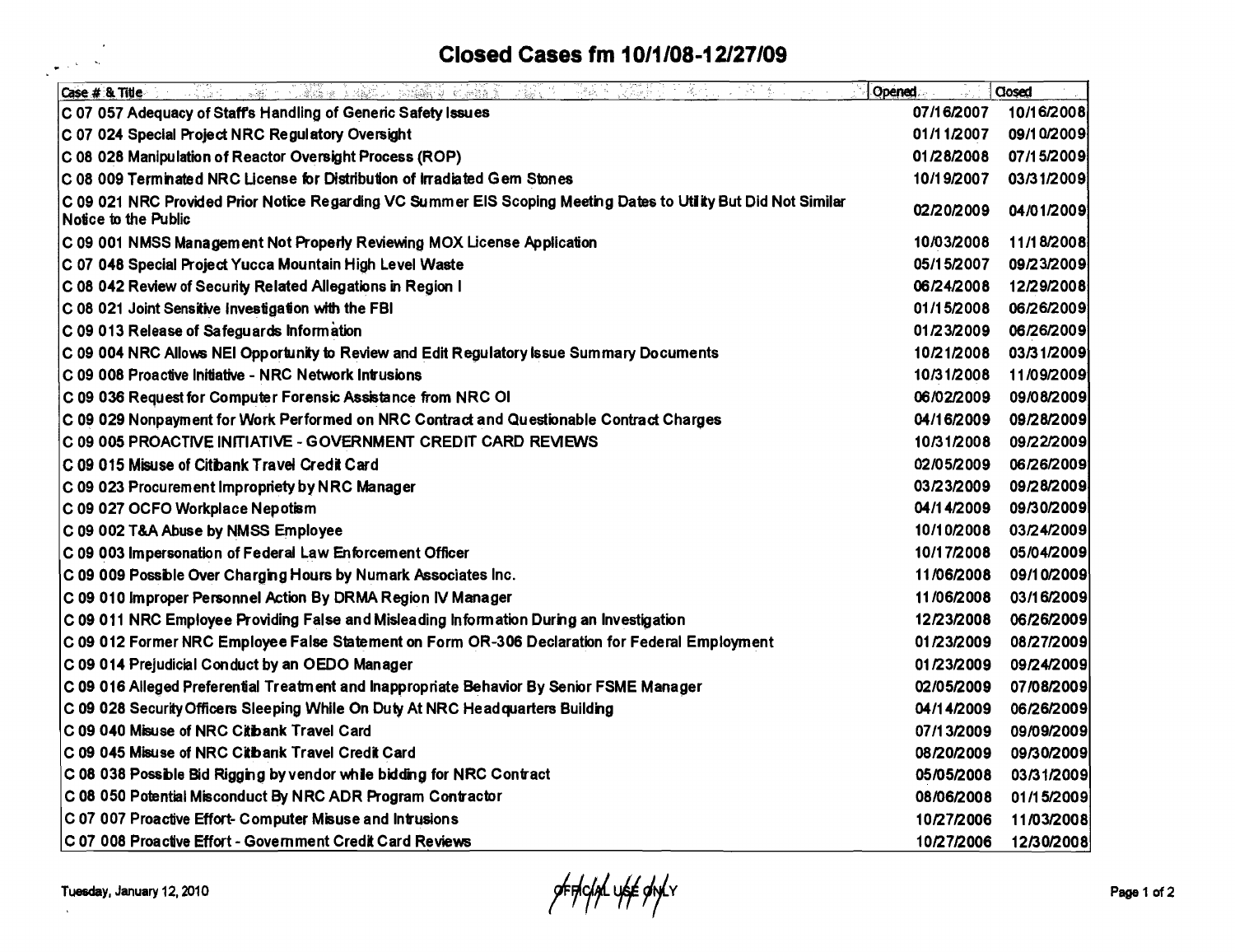# **Closed Cases fm 10/1/08-12/27/09**

 $\sim 10^7$ 

| Closed Cases fm 10/1/08-12/27/09                                                  |            |            |  |  |
|-----------------------------------------------------------------------------------|------------|------------|--|--|
| ISSE PAS EDEL PISK PRINT I JASHA PAST PAST PAS<br>Case # & Title<br>see that belo | Opened     | Closed     |  |  |
| C 08 007 Check Scam Involving the NRC                                             | 10/12/2007 | 11/12/2008 |  |  |
| C 08 034 Failure to Safeguard Sensitive NRC Allegation Information                | 03/07/2008 | 08/27/2009 |  |  |
| C 08 040 Concerns with NRC Chairman's Letter Re: Hemyc to Member of Congress      | 05/20/2008 | 01/09/2009 |  |  |
| C 08 044 Unauthorized Removal of Documents from Commissioners' Offices            | 07/09/2008 | 05/29/2009 |  |  |
| C 08 045 Misuse of Citibank Travel Card by NRR Employee                           | 07/14/2008 | 11/14/2008 |  |  |
| C 08 046 Unauthorized Release of Privacy-OUO Information                          | 07/15/2008 | 08/18/2009 |  |  |
| C 08 049 Time and Attendance Abuse by RES Employee                                | 07/31/2008 | 09/30/2009 |  |  |
| C 08 052 OI's Handling of A Fitness for Duty Violation at Nuclear Fuel Services   | 09/04/2008 | 08/07/2009 |  |  |

official pape outr

 $\sim$   $\sim$